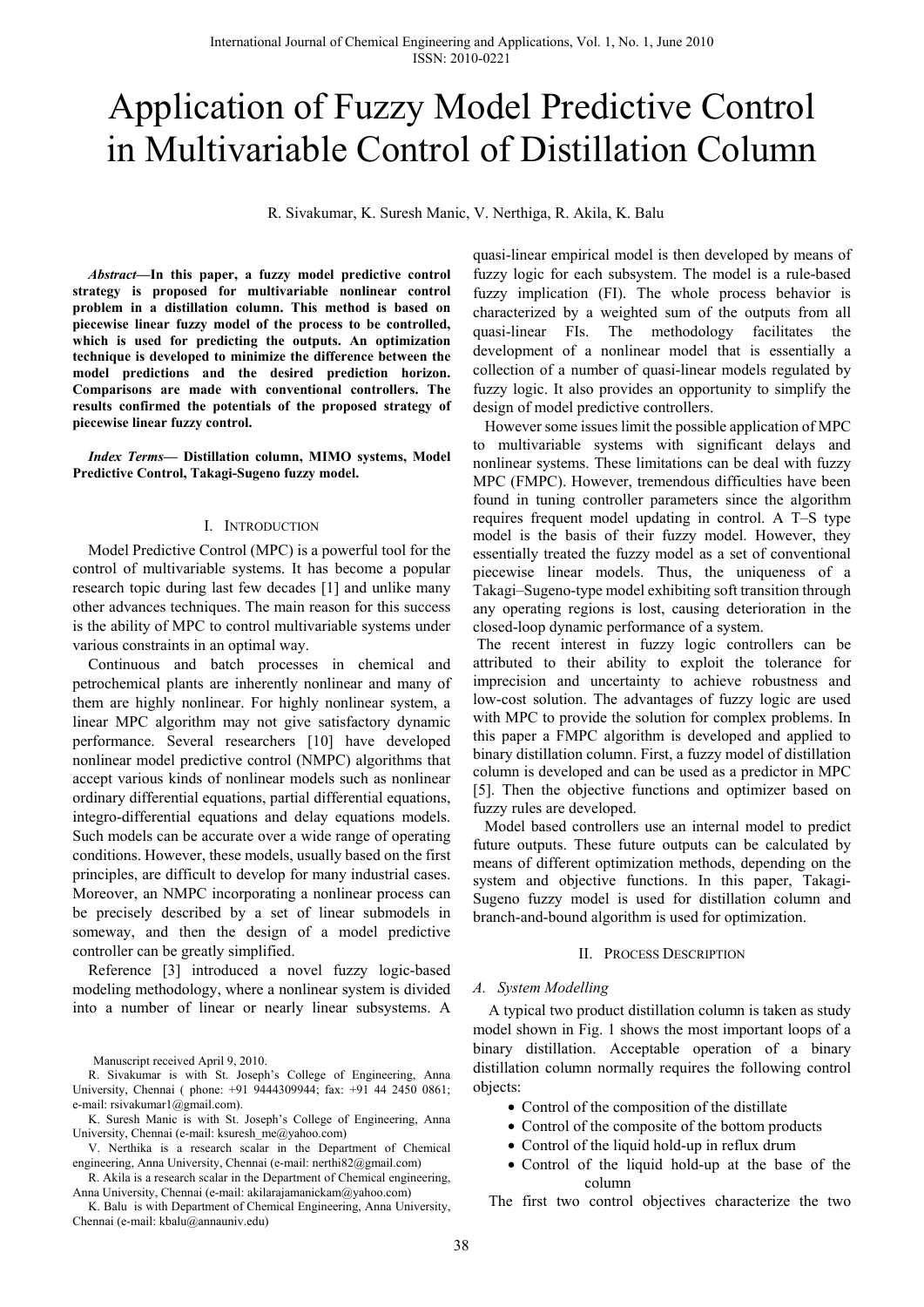product streams, where the other two objects are required for operational feasibility [7] (i.e to prevent flooding and drying up of the reflux drum and the base of the column). The dynamic responses of control loop 3 and 4 in fig. 1 are usually much faster than the dynamic responses of other control loops

A mathematical model of a binary distillation column based on various simplifying assumptions was used in our studies. In the development of the mathematical model, the dynamics introduced by control loop 3 and 4 have been neglected and the hold up of liquid in the reflux drum and the base of the column have been assumed to be constant. It has also been assumed that the quality of the distillate is controlled by manipulating the reflux flow rate, whereas the bottom product quality is controlled by manipulating the boilup rate.

Control of boilup rate is normally exercised by varying the steam flow rate to the reboiler. In the mathematical model, the dynamics of heat transfer processes in the condenser and the reboiler are neglected. In commercial scale columns, the dynamic response of these heat exchangers is usually much faster than the response of the column itself. To control the entire loop with interaction loop many variables multi loop control scheme always used. This multivariable control strategy may be implemented for either time domain or Laplace transform models. For multivariable systems such as distillation columns having multiple delays, a commonly employed linear model takes the form:

$$
y(s) = Gp(s)u(s) + Gd(s)d(s)
$$
 (1)

Where y is a vector of outputs, u a vector of controls and d a vector of disturbance variable.

The transfer function of distillation column used in our studies is

$$
\begin{bmatrix} Y_1 \\ Y_2 \end{bmatrix} = \begin{bmatrix} \frac{12e^{-s}}{16.7s+1} & \frac{-18.9e^{-2s}}{12s+1} \\ \frac{6.6e^{-7s}}{19.9s+1} & \frac{-19.4e^{-3s}}{14.4s+1} \end{bmatrix} \begin{bmatrix} u_1 \\ u_2 \end{bmatrix}
$$
 (2)



Fig. 1. Control of Binary Distillation Column

# *B. Piecewise Linear Fuzzy Model*

A fuzzy model is the name of systems which use some

concepts from fuzzy logic (fuzzy sets, linguistic variables, etc.). An important difference compared to other modelling techniques is that they can easily incorporate knowledge which is provided by human experts and they do not depend only on numerical data collected from the process. Engineering fuzzy models should have real valued input and output variables and are classified into two main categories: Mamdani models and Takagi–Sugeno models [2]. The main difference between the above two categories can be found in the consequent parts of the fuzzy rules. In the Mamdani models the THEN part is fuzzy, while in the Takagi–Sugeno case the consequent part is crisp and is expressed as a linear combination of the input variables. Takagi and Sugeno fuzzy models are suitable to model a complex system. Fuzzy modelling and identification from measured data are effective tools for the approximation of uncertain multivariable systems. In a dynamic fuzzy model, at time point k, past values of the process input and output variables constitute the input variables to the system. We will use only input variables, provided that enough past values will be considered in the model. The fuzzy model is structured as follows.

Li: IF  $y(t)$  is  $B_i$  THEN  $ym(t + 1) = -a_{i1}y(t) - \cdots - a_{ii}y(t - j + 1)$  $+ b_{i1}u(t) + \cdots + b_{i1}u(t - 1 + 1)$  (3)

Where  $y(t)$  is the process output,  $u(t)$  is the process inputs, and  $ym(t + 1)$  is the one step ahead model prediction at time t: Bi is a fuzzy set representing the fuzzy sub-space in which implication Li can be applied for reasoning; and  $i = 1, \ldots, p$ . the model parameters can be represented by the matrix  $\Phi$  as follows

$$
\Phi = \begin{vmatrix} a^{1}_{1} & a^{1}_{j} & b^{1}_{1} & b^{1}_{1} & k_{1} \\ a^{p}_{1} & a^{p}_{j} & b^{p}_{1} & b^{p}_{1} & k_{p} \end{vmatrix}
$$
 (4)

When a set of input-output data is given, the model parameters can be calculated using the method of least squares. The method as proposed by Takagi – Sugeno involves an iterative search to determine the best model structure, the optimum fuzzy partitioning and parameter estimation. The overall model fit is assessed using a performance index such as mean square prediction error based on the test data. It is possible to express the overall fuzzy model output in the following form:

$$
y_m(t+1) = \beta \Phi X(t) \tag{5}
$$

where

$$
X(t) = [ -y(t) \dots - y(t - j + 1) u(t) \dots u(t - l + 1) \quad 1 ] T
$$

$$
\beta = [\beta 1 \ldots \beta i \ldots \beta p]
$$

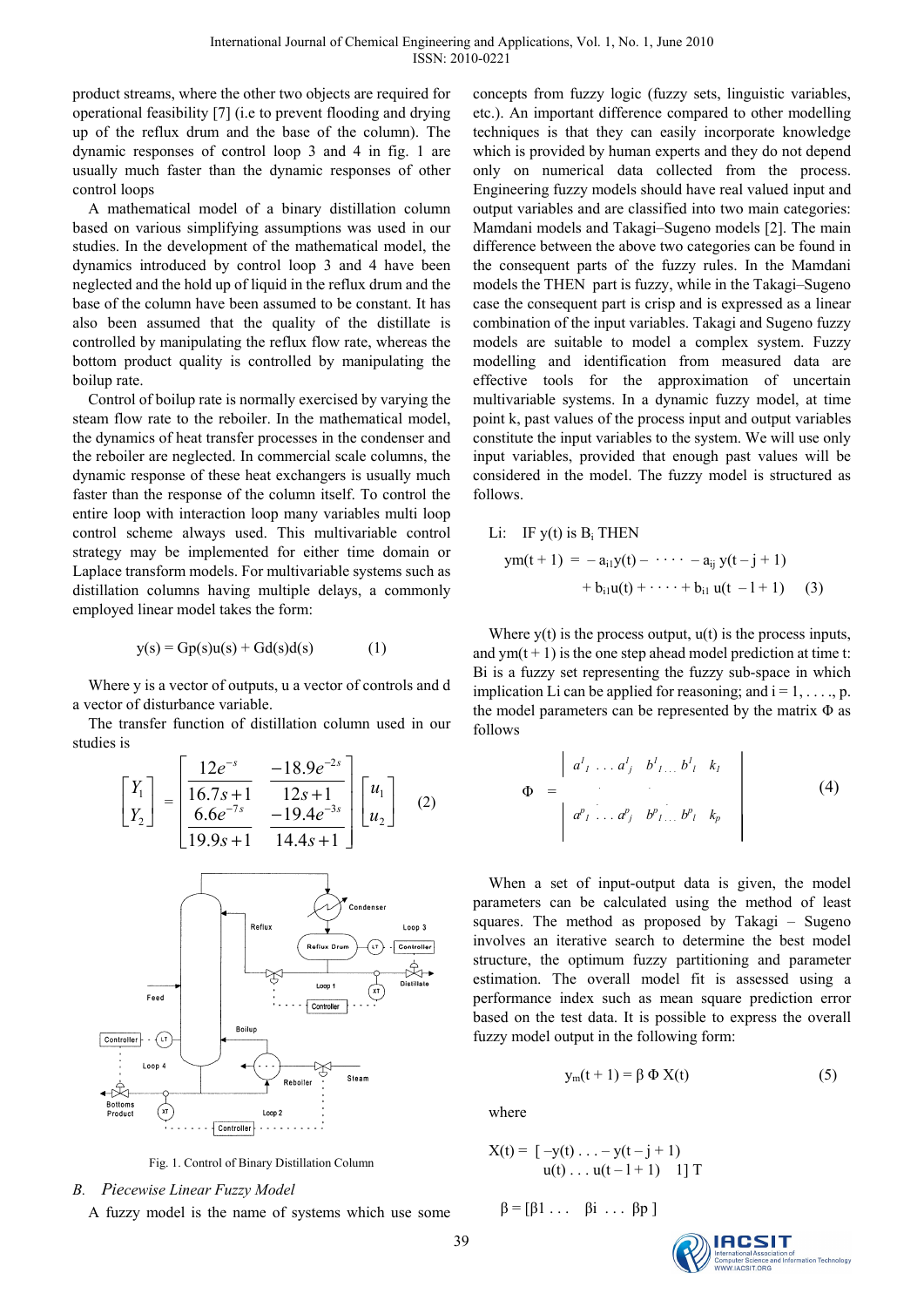and

$$
\beta = \frac{B_i[y(t)]}{\sum_{i=1}^p B_i[y(t)]}
$$

Bi[y(t)] is the grade of membership of y(t) in Bi and  $\beta$  is s vector of the weights to each of the p implications at each sampling instant.

#### III. CLASSICAL MPC

The main idea behind MPC-type controllers is illustrated in Fig. 2 for a SISO system. At sampling time k, a set of m future manipulated variable moves (control horizon) are selected, so that the predicted response over a finite horizon p (prediction horizon) has certain desirable characteristics. This is achieved by minimizing an objective function based on the deviation of the future controlled variables from a desired trajectory over the prediction horizon p and the control energy over the control horizon m. The MPC optimization is performed for a sequence of hypothetical future control moves over the control horizon and only the first move is implemented [4].

The problem is solved again at time  $k + 1$  with the measured output y  $(k + 1)$  as the new starting point. Model uncertainty and unmeasured process disturbances are handled by calculating an additive disturbance as the difference between the process measurement and the model prediction at the current time step. For the measured disturbances it is assumed that the future values will be equal to the current values. The performance of MPC depends largely on the used process model. The model must be able to accurately predict the future process outputs, and at the same time be computationally attractive to meet real-time demands.



Fig. 2. A schematic view of MPC

#### IV. FMPC OPTIMIZATION

 Fig.2 gives the general idea of a general model predictive control. The MPC optimization problem can be formulated as a search in the discrete space of control actions. A discrete optimization method is used to find an optimal control action. The branch-and-bound method is a structured search technique that belongs to a general class of combinatorial programming methods. The branch-and-bound method solves a problem by dividing it into sub-problems, using a tree structure [4]. This method is based on the fact that, in general, only a small number of the possible solutions actually need to be enumerated, so the remaining solutions are eliminated through the applications of bounds. i.e., the objective function is used to decide whether a branch is further examined or not.

Branch-and-bound has been applied successively to classical predictive control problems. this method the set of solutions is subsequently partitioned into increasingly refined parts (branching) over which lower and upper bounds for the optimal value of the objective function can be determined (bounding). The uses of this discrete technique do not avoid, however, the complexity of the optimization problem. Note that the branch-and-bound algorithm applied to MPC, can be extended by including fuzzy decision criteria in the objective function.

 The branch-and-bound method can only be applied to predictive control when the control actions are discretized. The model of the system under control predict the future outputs of the system  $y(k+1), \ldots, y(k+Hp)$ , and is given by

$$
y(k + i) = f(x(k + i - 1)), u(k + i - 1), i = 1, ..., Hp.
$$

 Let the possible inputs of the system be discretized in M possible control actions. Let also the discretized control actions be denoted  $\omega_i$ . Thus, at each step the control actions u(k +i -1)  $\in$  Ω, are given by

$$
\Omega = \{ \omega_j \mid j = 1, 2, \ldots M \}
$$

 The problem to be solved in MPC is represented by an objective function. This optimization problem is successively decomposed by the branching rule into smaller sub-problems.

At time instant  $k + i$  the cumulative cost of a certain path followed so far, and leading to the state  $x(k + i)$  and output  $y(k + 1)$  is given by

$$
J(u) = \sum_{i=1}^{p} (r(k+i) - y(k+i))^{2} + \beta(\Delta u(k+i-1))^{2}
$$
 (6)

where  $i = 1, \ldots$  Hp denotes the level corresponding to the time step  $k + i A$  particular branch j at level i is created when the cumulative cost  $J(i)$  plus a lower bound on the cost from the level i to the terminal level Hp for the branch j denoted JLj is lower than an upper bound of the total cost, denoted  $\prod$   $\prod$   $\cdot$ 

$$
J(i) + JLj < JU
$$

The branch-and-bound algorithm applied to MPC always finds the global discrete optimal solution, guaranteeing a good control performance when the number of control actions M is sufficiently large. Moreover, the branch-and-bound method implicitly deals with constraints. In fact, the presence of constraints improve the efficiency of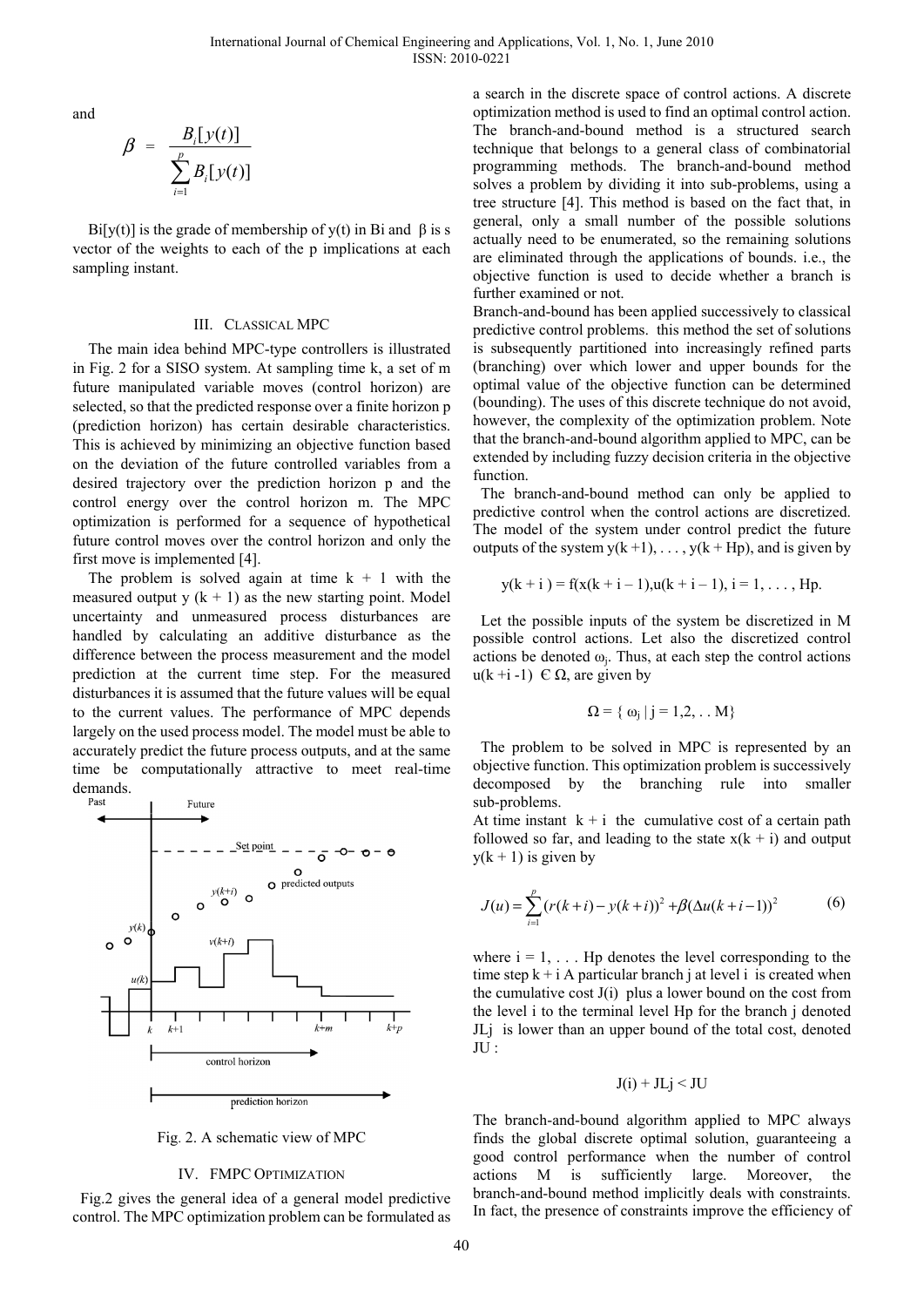bounding, restricting the search space by eliminating non-feasible sub-problems

# V. RESULTS AND DISCUSSION

Because the A Wood and Berry binary distillation column model is taken for our study. First we applied conventional PID controller which is tuned by BLT method and then FMPC. Fig. 3 shows the responses of binary distillation column using FMPC. The control performance of this process is compared with conventional PID controller tuned with BLT method is shown in fig. 4,5 and the results are tabulated in the table 1. Almost the performances by FMPC method are better than that conventional technique. Only one point the FMPC method of control has negative overshoot.



Fig. 3. Responses of distillation column: step change in  $y_1(a)$ ,  $y_2(b)$  using PID controller. Step change in  $y_1(c)$ ,  $y_2(d)$  using FMPC



Fig. 4. Comparison of conventional PID controller and Fuzzy Model Predictive Controller for step change in  $y_1$ .



Fig. 5. Comparison of conventional PID controller and Fuzzy Model Predictive Controller for step change in  $y_2$ 

| Table 1. Performance Comparison |  |
|---------------------------------|--|
|                                 |  |

| <b>Step</b>    | Controlled<br>change Variable | Settling time Overshot<br>in Sec |                 |       |             |
|----------------|-------------------------------|----------------------------------|-----------------|-------|-------------|
|                |                               | PID                              | <b>FMPC PID</b> |       | <b>FMPC</b> |
| v <sub>1</sub> | v1                            | 67                               | 61              | 0.105 | 0.02        |
|                | v2                            | 172                              | 43              | 0.67  | $-0.05$     |
| y2             | v1                            | 163                              | 45              | 0.182 | $-0.03$     |
|                | $\sqrt{2}$                    | 176                              | 66              | 0.01  | 0.01        |

## VI. CONCLUSION

Fuzzy model predictive controller offers better control responses than conventional PID controllers for multivariable processes. Application of FMPC of distillation column gives a fairly performance. Simulation results were carried out for different servo problems. The results indicate that improve for hybrid controllers.

#### **REFERENCES**

- [1] G. R. Arulalan and P. B. Deshpande, "Simplified model predictive control,"*Ind. Eng. Chem. Res.*, vol. 26, pp. 356–362, 1987.
- [2] J.A. Roubos et. al (1999), "Fuzzy model-based predictive control using Takagi – Sugeno models", International Journal of Approximate Reasoning, Vol. 22, pp. 3 – 30, 1999.
- [3] T. Takagi and M. Sugeno, "Fuzzy identification of systems and its application to modeling and control," *IEEE Trans. Syst., Man, Cybern.*, vol. SMC-15, pp. 116–132, Jan./Feb. 1985.
- [4] Piotr Tatjewski and Maciej Ławryn´ Czuk (2006 ), "Soft computing in model–based predictive control", International Journal of Applied Maths and Computer Science, Vol. 16, No. 1, pp. 7–26, 2006
- [5] Fabrizio Bezzo et. al (2005), "Using MPC to control middle-vessel continuous distillation column", Journal of Process Control, Vol. 15, pp. 925–930, 2005
- [6] M. Mahfouf et. al (2002), 'Fuzzy model-based predictive control using an ARX structure with feedforward', Fuzzy Sets and Systems, Vol. 125, pp.39–59, 2002
- [7] S. Skogestad,(1997),' Dynamics and control of distillation columns: A tutorial introduction', Transaction of Institution of Chemical Engineers, Vol. 75, part A, pp. 539 – 562, 1997.
- [8] A. Rueda et. al (2005), Non-linear predictive control for a distillation column', 44th IEEE Conference on Decision and Control, Spain. pp. 5156- 5161.